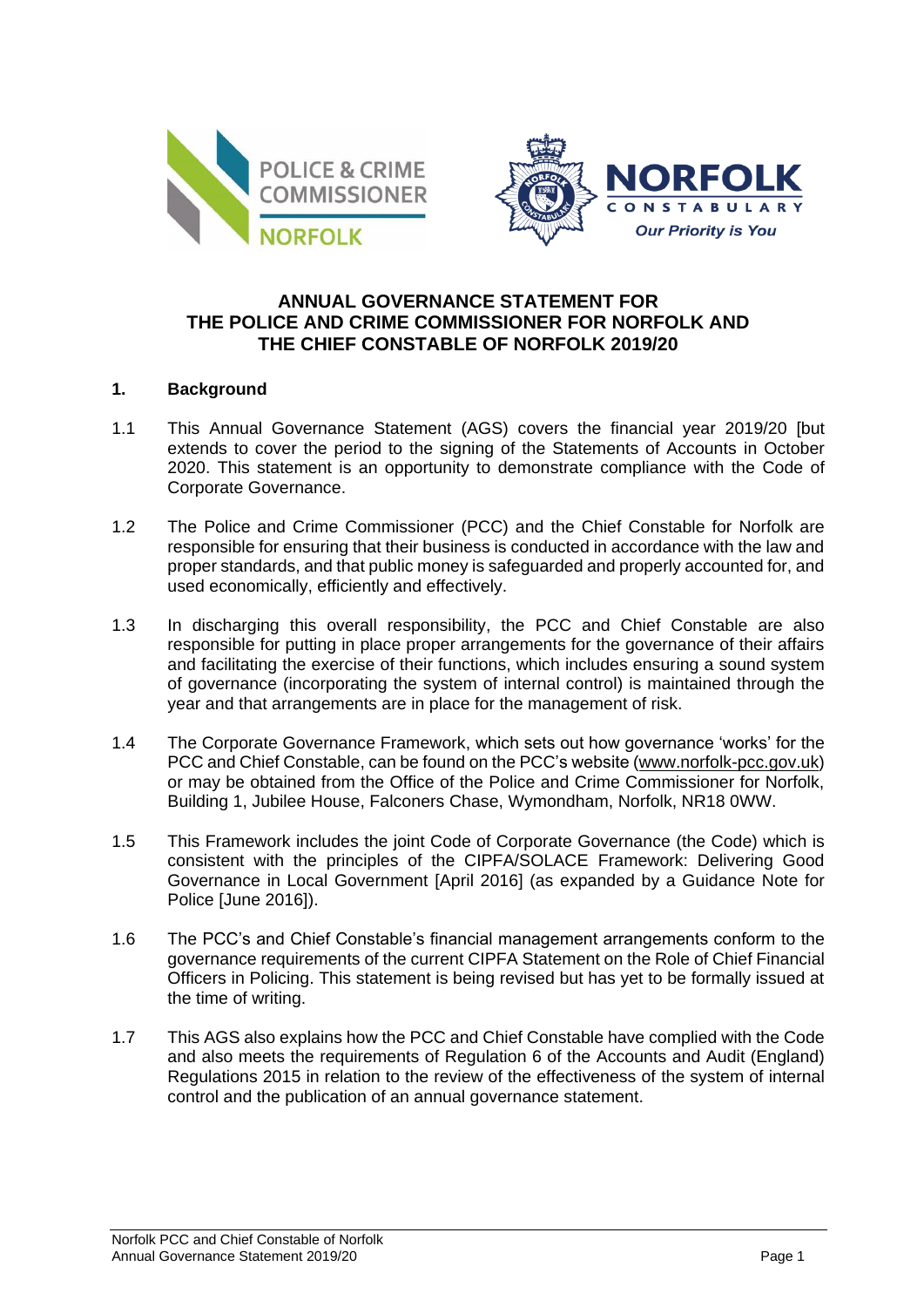# **2. The Purpose of the Governance Framework**

- 2.1 The governance framework comprises the systems and processes and culture and values by which the PCC and Chief Constable are directed and controlled, and the activities through which they account to and engage with the community. It enables the PCC and Chief Constable to monitor the achievement of their strategic objectives and to consider whether those objectives have led to the timely delivery of appropriate, costeffective services, including achieving value for money.
- 2.2 The system of internal control is a significant part of that framework and is designed to manage risk to a reasonable level. It cannot eliminate all risk of failure to achieve policies, aims and objectives; it can therefore only provide reasonable and not absolute assurance of effectiveness. The system of internal control is based on an ongoing process designed to identify and prioritise the risks to the achievement of the PCC's and Chief Constable's policies, aims and objectives, to evaluate the likelihood of those risks being realised and the impact should they be realised, and to manage them effectively, efficiently and economically.
- 2.3 However, good governance is not only about processes, rules and procedures. The governance framework should be applied in a way which also demonstrates the spirit and ethos of good governance. Shared values which are integrated into the culture of an organisation and are reflected in behaviour and policy are essential hallmarks of good governance.

### **3. The Governance Framework**

- 3.1 The Chief Constable is responsible for operational policing matters, the direction and control of police officers and police staff, and for putting in place proper arrangements for the governance of the Constabulary. The PCC is required to hold the Chief Constable to account for the exercise of those functions and those of the persons under the Chief Constable's direction and control. It therefore follows that the Commissioner must satisfy himself that the Constabulary has appropriate mechanisms in place for the maintenance of good governance, and that these operate in practice.
- 3.2 The PCC has adopted a Corporate Governance Framework (including the Code of Corporate Governance) and a Scheme of Governance and Consent which includes Financial Regulations and Contract Standing Orders. These are reviewed periodically in accordance with requirements.
- 3.3 The governance framework has been in place throughout the financial year 2019/20 (ending 31 March 2020) and [up to the date of the approval of the Statements of Accounts].
- 3.4 The key elements of the systems and processes that comprise the PCC's and Chief Constable's governance arrangements and how these adhere to the seven principles in the Code are set out below: -

### **Principle A – Behaving with integrity, demonstrating strong commitment to ethical values, and respecting the rule of law.**

3.5 The Police Code of Ethics, produced by the College of Policing, describes the principles that every member of the policing profession in England and Wales is expected to uphold and the standards of behaviour they are expected to meet. This Code applies to all those who work for the Constabulary, be they police officers, police staff, contractors or volunteers. Staff have been made aware of the Code of Ethics and its implications. Policies, procedures and training products are reviewed in line with the Code and it is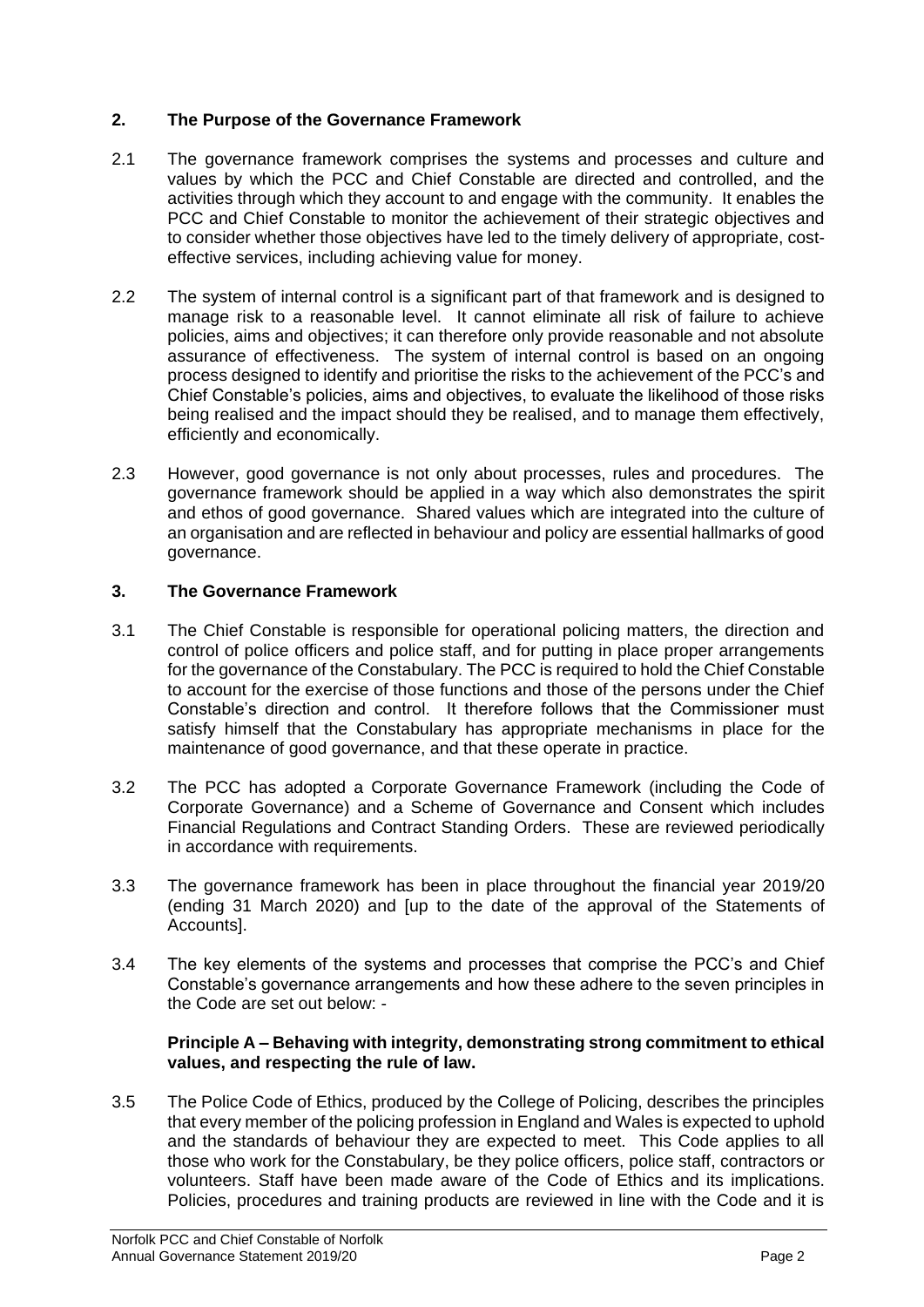central to decision making using the National Decision Making Model. Where there are breaches of the Code of Ethics or the Standards of Professional Behaviour there is a positive duty to report these matters. The Joint Professional Standards Department receives such reports and these are investigated appropriately and in accordance with Police Regulations. A Code of Conduct based on the Code has also been adopted by the PCC and staff of the OPCC.

- 3.6 Following the enactment of the Police and Crime Act 2017 a number of Police Regulations changed on  $1<sup>st</sup>$  February 2020 and these changes include the Chief Constable no longer being the appeal body for complaints from the public with the PCC now becoming the review body. Appeals are now referred to as a 'right to review'. Other changes include less serious misconduct matters being dealt with as 'Practice Requiring Improvement' which will involve line managers in improving the officer's performance rather than instigating formal misconduct proceedings. The OPCC and the Constabulary have been working together to plan for these changes and have undergone the necessary training in preparation for the new regulation changes. The implementation of the new model has now been in operation since February 2020 and there have been no issues and the process is operating smoothly.
- 3.7 Formal policies also exist in respect of whistle blowing, public complaints, anti-fraud and corruption, declaration of business interests, gifts, loans and hospitality and disclosable associations. An Ethics Committee has been established to enable staff to raise for consideration ethical issues affecting the Constabulary to enable further improvement in the transparency, professionalism and ethical approach of staff, policies and procedures to such issues. A Joint Integrity Board has also been established with the aim of securing the internal confidence of staff and officers in the fair application of policy and process in matters of integrity and ethics and to ensure that the organisations manage risk and learn from cases to improve the service provided.

### **Principle B - Ensuring openness and comprehensive stakeholder engagement**

- 3.8 The OPCCN's website contains details of the meetings the PCC holds with the public, partners, Chief Constable, Audit Committee and Police and Crime Panel. Agendas, reports and minutes are available for public scrutiny where appropriate and social and digital media are frequently used to inform people unable to attend and to summarise meetings and key decisions.
- 3.9 The Constabulary offers regular, direct updates via its social and digital channels including Twitter, Facebook, Instagram, Next Door, LinkedIn, the force website, and indirectly via the local media. In addition, members of the public can sign up to the free Police Connect service to receive details of local crimes, initiatives and engagement opportunities via e-mail, voicemail or text.
- 3.10 The Constabulary Community Engagement Strategy and Business Plan sets out how the Constabulary will effectively engage with the residents of Norfolk in accordance with Section 34 of the Police Reform and Social Responsibility Act 2011. Key aims include actively engaging with the public, using digital technology to reach a wider audience, ensuring officers and staffs have a clear understanding of expectations, working with partners, and acting on feedback to ensure we meet needs and requirements. Seven Community Engagement Officers have been appointed to each of the policing districts within the county and are using social media in a number of different ways to communicate effectively with the public.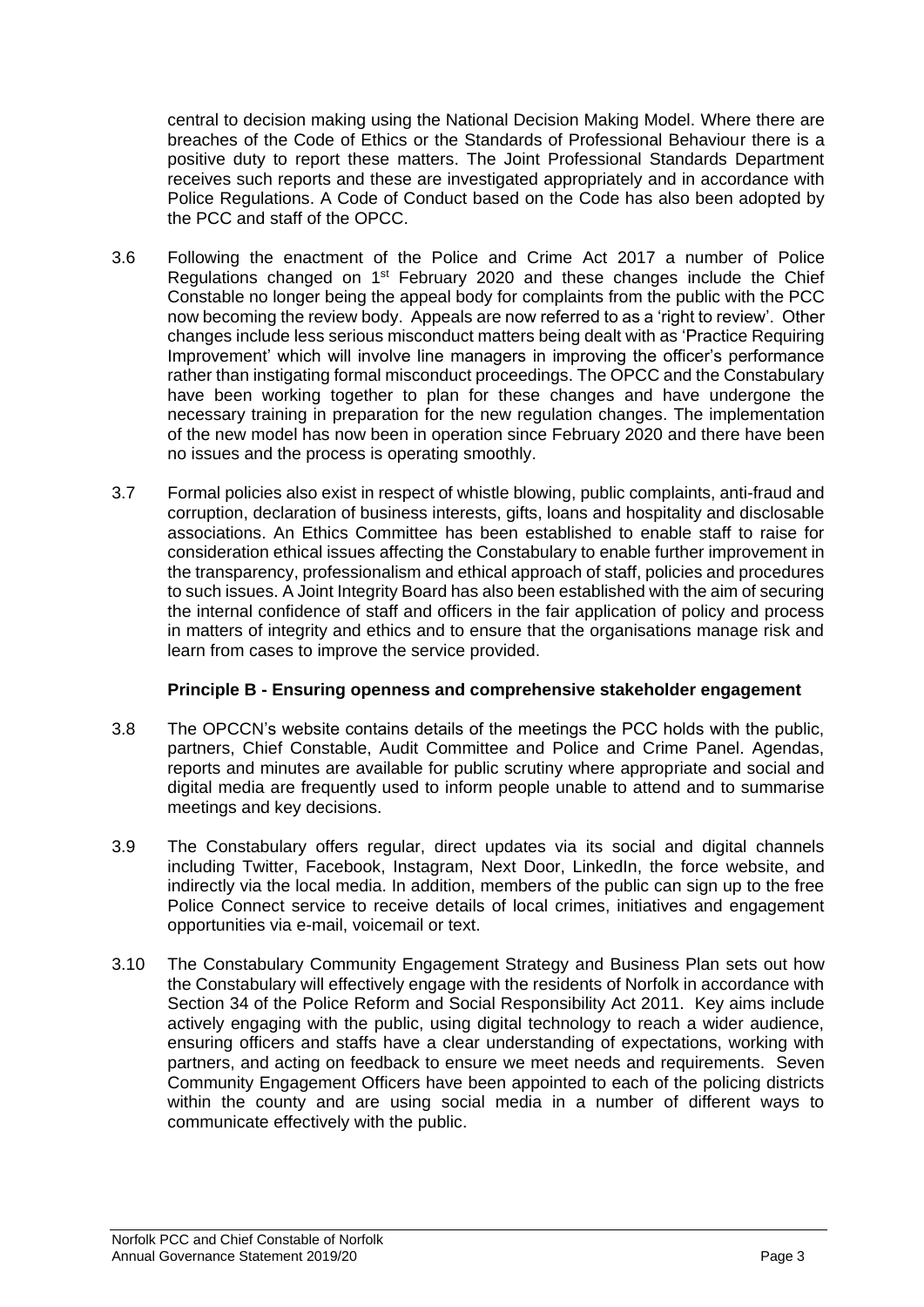- 3.11 Representatives of the PCC attend meetings regularly to ensure that the arrangements the Constabulary has in place are effective. The PCC's Office (OPCC) also has its own Communications and Engagement Strategy setting out how it will obtain the views of the community and victims of crime regarding policing. This was updated for 2016-2020. The OPCCN has a Consultation and Engagement Officer to review, develop and deliver its engagement activities and oversee delivery of the Strategy.
- 3.12 The PCC held a countywide budget consultation asking Norfolk people whether they agreed to a precept rise for 2020/21. Key partners were also consulted. The results of the police budget 2020/21 consultation show that 59.8% of those who took part said they would be prepared to pay extra through the policing element of their council tax. Of those who showed a preference for an increase, 31.8% stated that they would not be willing to pay more than 2%. The PCC holds regular public meetings (Police Accountability Forum) to hold the Chief Constable to account and hosts public Q&A meetings around the county where residents can quiz senior police officers about the policing of their neighbourhoods.
- 3.13 The OPCC manages a key independent advisory panel, the Independent Advisory Group (IAG).
- 3.14 The Constabulary measures the satisfaction of service users through the use of victim surveys and reports to the Office of the PCC on levels of satisfaction as one of the agreed Police and Crime Objectives. It also reviews public confidence through monitoring of results through the Crime Survey of England and Wales.
- 3.15 Norfolk Constabulary collaborates extensively with Suffolk Constabulary as it has done since 2008. This formal collaboration is across a range of services including operational policing and back office functions. The PCC is required to give approval to collaborative opportunities before they can commence. The PCCs of Norfolk and Suffolk meet during the year to discuss and discharge their governance responsibilities. In addition to this there are governance arrangements that cover operational managers and Chief Officers. The main drivers have been to maintain the effectiveness of operational and organisational support and to drive out savings through economies of scale and efficiencies in order to protect front line resources wherever possible.
- 3.16 There are also services that are subject to ongoing regional collaboration. A Seven Force Strategic Collaboration Programme has been established (this is essentially the three strategic collaborations of Norfolk/Suffolk, Kent/Essex and Bedfordshire/Cambridgeshire/Hertfordshire) with a mission to develop options for wider collaboration in order to make efficiencies and drive out further savings. The programme is governed jointly by the seven PCCs and seven Chief Constables.

### **Principle C - Defining outcomes in terms of sustainable economic, social and environmental benefits**

3.17 Following his arrival in May 2016, the PCC has consulted widely on his Police and Crime Plan (2016/20) and this was published in March 2017. The Plan sets out seven core priorities for Norfolk and outlines the PCC's vision for tackling and preventing crime, protecting the most vulnerable and supporting victims. The PCC elections in May 2020 were cancelled due to the COVID-19 pandemic and the elections will now take place in 2021. The priorities and plan have continued as below for the extension of the current PCC's term.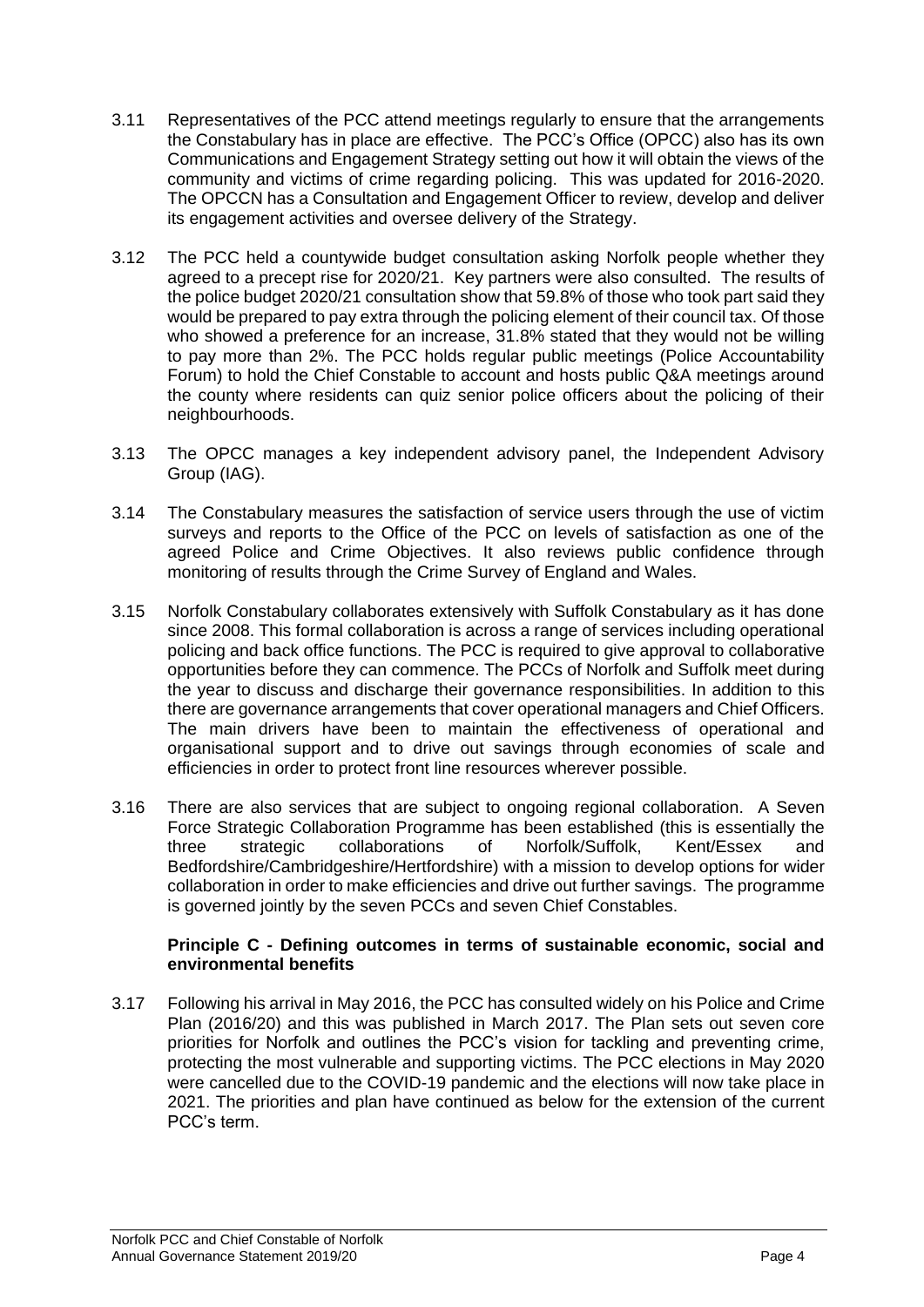The seven priorities are: -

- Increase visible policing
- Support rural communities
- Improve road safety
- Prevent offending
- Support victims and reduce vulnerability
- Deliver a modern, innovative service
- Good stewardship of taxpayers' money.
- 3.18 The Plan is monitored through two public forums:
	- The Police Accountability Forum where the Chief Constable is held to account by the PCC for delivery against the Police and Crime Plan.
	- The Norfolk Police and Crime Panel where the PCC is held to account by the Panel for delivery against the Police and Crime Plan.

All of these performance reports are published on the OPCCN website <https://www.norfolk-pcc.gov.uk/police-accountability-forum/>

and the Police and Crime Panel section of the Norfolk County Council website:

[https://www.norfolk.gov.uk/what-we-do-and-how-we-work/policy-performance-and](https://www.norfolk.gov.uk/what-we-do-and-how-we-work/policy-performance-and-partnerships/partnerships/crime-and-disorder-partnerships/police-and-crime-panel)[partnerships/partnerships/crime-and-disorder-partnerships/police-and-crime-panel](https://www.norfolk.gov.uk/what-we-do-and-how-we-work/policy-performance-and-partnerships/partnerships/crime-and-disorder-partnerships/police-and-crime-panel)

- 3.19 There is a co-ordinated process for strategic and medium-term financial planning (MTFP) that uses Outcome Based Budgeting (OBB) principles. The budget for 2019/20 proposed by the PCC was based on an increase in the council tax (following consultation) of £10 per annum for a Band D equivalent property. The increase in the precept has been used to invest in and improve services for the communities of Norfolk. The PCC's proposal was unanimously supported by the Police and Crime Panel. Savings were required to balance the budget but through central government funding for Operation Uplift it is possible to increase police officer numbers. The work involved in preparing the budget and the MTFP requires close liaison with operational staff and budget managers followed by a detailed process of scrutiny and challenge by Chief Officers in order to ensure that the MTFP can finance the strategic aims of the Constabulary and the PCC.
- 3.20 There is a clearly defined corporate performance management framework. Objectives and key performance indicators are established and monitored both at a corporate and local level. Regular reports are made to senior managers, the Command Team, the Commissioner and the Norfolk Police and Crime Panel on performance against objectives. This includes detailed analysis and scrutiny of performance and compares performance against the most similar family of forces.
- 3.21 Proposals for collaboration go through a detailed process, designed to ensure that all options are considered, outcome and risk assessed and that all parties can sign up to formal agreements in the knowledge that future policy, performance and resource levels are recognised at the offset. Dedicated resources are in place to support those units subject to Norfolk / Suffolk collaboration, including the formulation of detailed business cases. The business cases are subject to review by senior officers and the Joint Chief Officer Teams of the two constabularies. Proposals are further discussed before final sign off by the two PCCs. This is underpinned by formal agreements covering the legal aspects of collaboration. A similar process applies to regional proposals.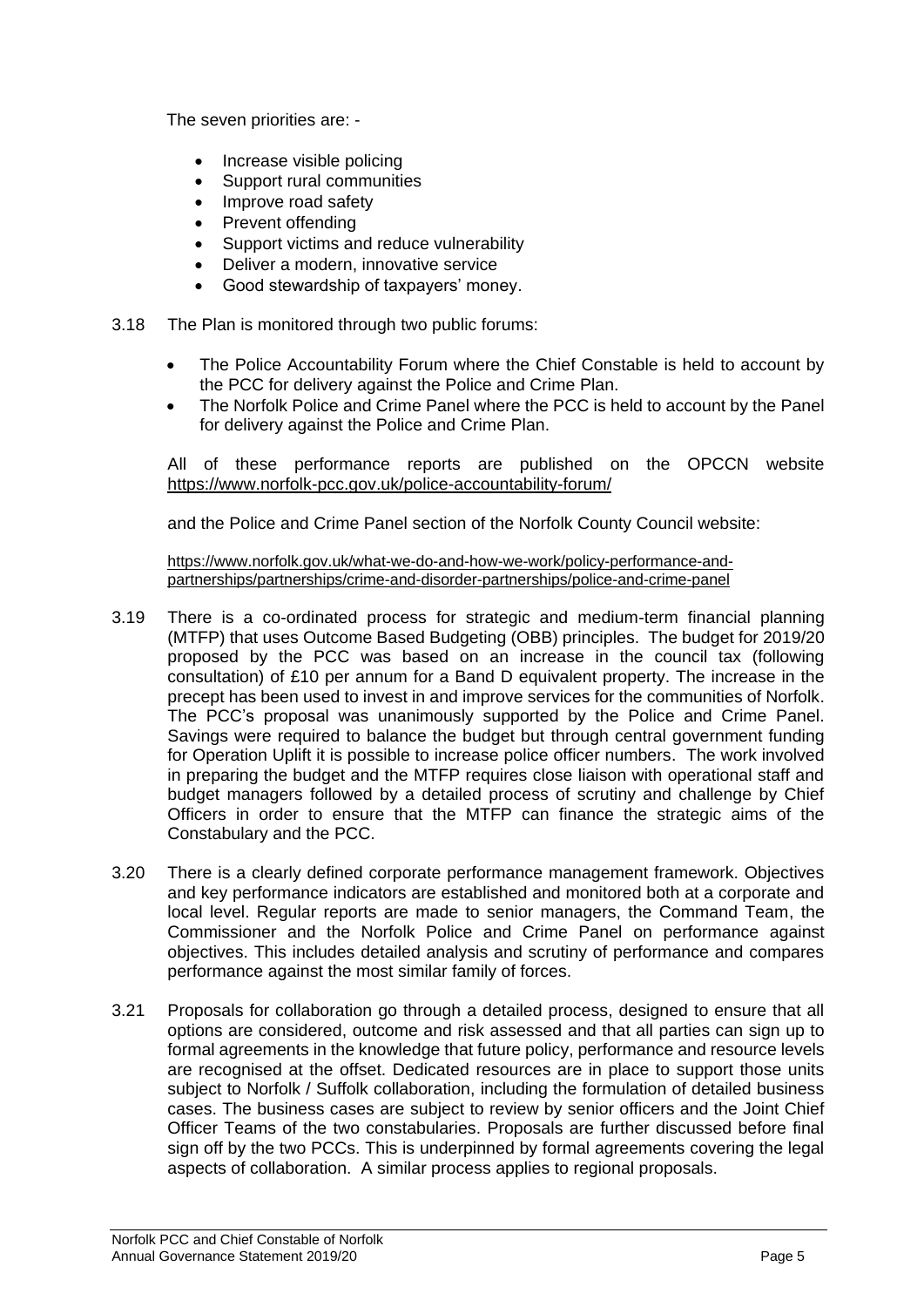3.22 A Programme Management Office oversee the planning, implementation and delivery of Norfolk and Suffolk Constabularies' overarching change programme in accordance with the two force's strategic priorities and reports upwards via the Joint Strategic Planning and Monitoring Board meeting into the Joint Norfolk and Suffolk Chief Officer Team.

### **Principle D - Determining the interventions necessary to optimise the achievement of the intended outcomes**

- 3.23 Norfolk and Suffolk Constabularies gather data and intelligence from a range of sources to produce an annual Strategic Assessment. The Strategic Assessment considers all relevant internal and external factors that might impact upon policing, crime and disorder at county and local level, highlighting emerging issues, risks and threats. All operational issues are risk assessed using the nationally recognised Management of Risk in Law Enforcement (Mormile) framework The Strategic Assessment is then used to inform the development and review of the Police and Crime Plans, and the local policing plans and performance frameworks. It also leads to the setting of the Operational Control Strategy for which there are identified strategic leads for each theme area. Partners are consulted in the development of the Strategic Assessment and the final document is also shared with them to help aid their decision making and planning.
- 3.24 The Constabulary also undertakes strategic analysis in the form of Strategic Profiles. Where relevant, these are produced jointly for Norfolk and Suffolk, highlighting any cross force and single force issues. The profiles cover a range of strategic crime and thematic topics, including some looking at organisational issues such as equality, diversity and inclusivity. They provide a comprehensive account of the topic, taking into consideration any existing research or 'what works' evidence to inform strategic and tactical action plans and decision making. Partnership data is utilised wherever possible and consultation is also undertaken with stakeholders outside of policing as a key part of the process to ensure they are widely informed. These strategic profiles are used to inform the overall Strategic Assessment and help inform operational decision making.
- 3.25 The Strategic Business and Operational Services (SBOS) department undertakes analysis, research, and improvement and evaluation activity across the Constabulary, covering strategic, operational and performance reporting. SBOS also leads on policy, corporate risk management, programme management and corporate project work (including business analysis), along with crime registry and audit functions. The collaboration of these distinct areas of business within one department allows for more informed analysis to take place which could relate to any part of the organisation, whether operational or organisational. This collaboration also results in the greater use of a variety of techniques to aid tactical and strategic decision making and to formulate problem solving approaches. The department seeks to use an evidenced based approach to its work ensuring that the best available evidence regarding 'what works' is considered as part of the Constabulary's problem-solving activity and evaluations are conducted to ensure lessons are learnt and successes identified.
- 3.26 The department produces analytical work to support a number of forums and groups, including the Tasking and Co-ordination Group meetings and Performance and Accountability meetings, delivering strategic and tactical products which facilitate forward resource planning and the identification and management of threat, risk and harm, thereby minimising costs to the organisation. SBOS also produces analysis in collaboration with external organisations and partners (including Ambulance, fire service, county council, youth offending team, trading standards, etc.) in order to better understand performance in the context of shared demand. SBOS is also one of the founding partners of the Norfolk Office of Data Analytics (NODA), which went live at the end of 2019. NODA brings together local authority and police data to help inform 'whole system' analysis on high priority areas. The department supports the Constabulary in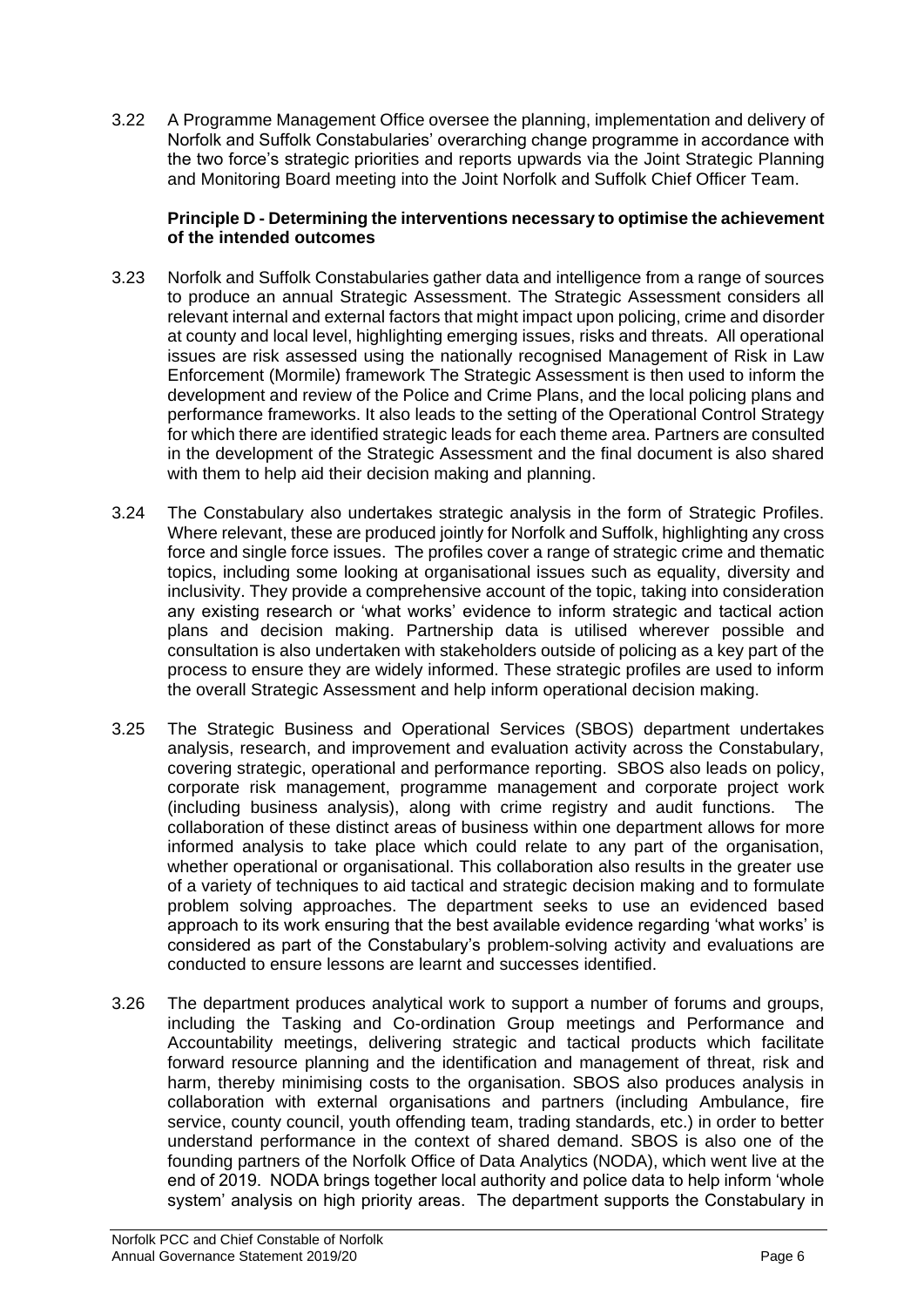meeting its statutory and legislative requirements regarding information and data provision including the Annual Data Returns as set out by the Home Office and provision of data for a large proportion of Freedom of Information Requests.

### **Principle E - Developing the entity's capacity, including the capability of its leadership and the individuals within it.**

- 3.27 Norfolk and Suffolk Constabularies have Leadership Development Programmes for first line supervisors and managers, both officers and staff. These comprise of operational training sessions and materials mapped to the units required for the sergeants' certificate and inspectors' diploma, Best I Can Be management essentials and personal development skills sessions. Examples of these sessions include: Code of Ethics and Complaint Handling, Performance and Attendance, Wellbeing, Coaching Conversations and Having Difficult Conversations. In addition, the online, College of Policing, leadership development content is signposted. Other development opportunities such as coaching, 360 and assessor training are offered alongside College of Policing options on our intranet pages. The Insights Discovery profiling tool and also Strengths Deployment Inventory tool are used for team development. Over the next year, new mentoring, coaching and reverse mentoring programmes will be delivered to the wider workforce.
- 3.28 In Norfolk, the SPIRIT (Supportive, Professional, Integrity, Respect, Impartial, Transparent) leadership model has been launched and in Suffolk a review of Leadership is underway to create a refreshed leadership model for Suffolk. Both will reflect the Code of Ethics and the Core Values Framework.
- 3.29 The Constabularies have re-designed the Professional Development Review process to include the opportunity for all staff and officers to have career conversation with their manager and build a plan for development and where appropriate progression. The Professional Development Review (PDR) process continues to be improved and a PDR Quality Assurance process operates to monitor practice. This provides one to one support for a selected sample of managers and allows for the gathering of data on the quality of PDRs across the organisation. The data is fed into the organisation's People Board. PDR effectiveness is hampered by the lack of an electronic system meaning that PDRs are recorded using Word documents. Work is underway for an electronic PDR system and an IT specification has been developed. Both the ERP, HR system and the Chronicle skills system are being reviewed for suitability. In terms of Governance, a PDR Board and PDR project group are operating with the aim of developing, standardising and monitoring the effectiveness of PDR. Board representatives also participate in the College of Policing PDR project, this has led to newly published national PDR principles that are aligned to our own forces ambition to improve PDR validity and effectiveness.
- 3.30 The new Learning Management System has been developed and is currently used for student officers across both forces to carry out pre-learn packages and to compliment classroom teaching. The wider workforce will be able to access this system Spring 2020. This will allow for flexible blended learning approaches and aims to reduce classroom time as well as maximising opportunities for our staff and officers to access learning programmes remotely and at the point of need. Leadership Development content is also being designed to support the operational learning required such as briefing guidance, critical incident training, investigations and generic leadership and management. Content will also be added to support the soft management skills such as interviewing and unconscious bias.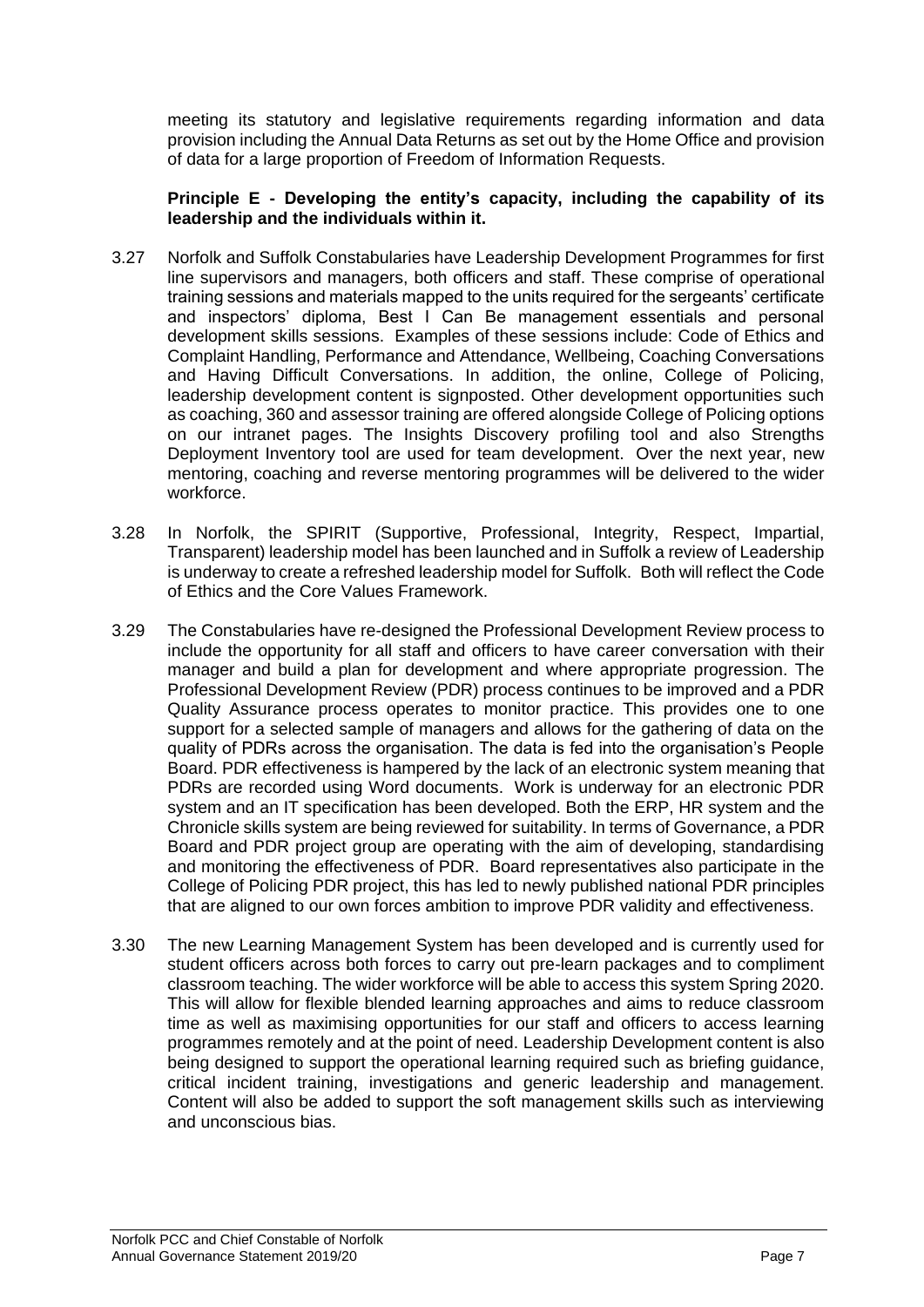### **Principle F - Managing risks and performance through robust internal control and strong public financial management**

- 3.31 The PCC and Chief Constable have Risk Policies in place to ensure that the risks facing the organisation are effectively and appropriately identified, evaluated and reported. The Joint Norfolk and Suffolk (Constabularies) Risk Management Policy includes details of the risk management framework within the governance structure of Norfolk Constabulary. It sets out risk management requirements and practices that should be undertaken; by whom and when, and outlines the consequences of non-adherence. The policy supports a robust risk management approach for ensuring that strategic objectives are achieved and shows how risk is dealt with, by mitigation and/or escalation to the appropriate level in the organisations. A similar policy has been drawn up by the Norfolk Office of the PCC (OPCC). The Audit Committee routinely sees the Strategic Risk Registers.
- 3.32 The Crime Registry and Audit functions for Suffolk and Norfolk, which are part of the SBOS, carries out independent and rigorous audit of crime and incident recording. It provides an objective assessment of how the Constabularies are complying with the National Crime and Incident Recording Standards. The audit reports produced are reviewed by Chief Officers and if areas for improvement are identified, action is allocated and taken accordingly. As necessary, any areas of risk in relation to Crime Data Integrity are also raised at the Force Crime Data Integrity meetings and, where relevant, at Force performance meetings. They are also detailed on the risk register.
- 3.33 As noted in the 2017/18 Annual Governance Statement, Norfolk and Suffolk Constabularies have implemented a single IT system which joins up four key areas of the business; Intelligence, Investigation, Case and Custody as part of a nine force consortium. The Norfolk/Suffolk Athena development plan is nearer completion with the final stage (six) underway focussed on the review and restructure of the organisation to make the most efficient use of the application and then moving to implementation. This will conclude the transition of Norfolk and Suffolk to a business as usual model. Both forces then intend to explore collaborative opportunities with other ATHENA forces to streamline back office functions.
- 3.34 The accuracy of crime recording has recently been identified as requiring improvement by HMICFRS. Whilst the inspectorate identified outstanding leadership in this area of business, they found that staff did not understand the increasingly complex crime recording rules which leads to an estimated underreporting of 8700 crimes a year. Bespoke action plans are in place to ensure the quality of crime recording is improved with work being overseen by a Crime Data Integrity meeting, Chaired by the Assistant Chief Constable. Action has included the retraining of all supervisors and Athena champions in understanding of Crime Data Integrity (CDI) and the use of precept funding to recruit a quality assurance team. Please see Appendix A for a detailed report on progress on these matters.
- 3.35 The Constabulary is recruiting three extra staff to support the existing team of three who are responsible for maintaining Athena data quality standards. These resources seek to ensure compliance with MOPI and other relevant legislation. This task has been assisted by the development of software which automates much of the cleansing process. Beyond Athena, a data quality group has been established, operating across Norfolk and Suffolk, to oversee effort to improve the creation and management of all data.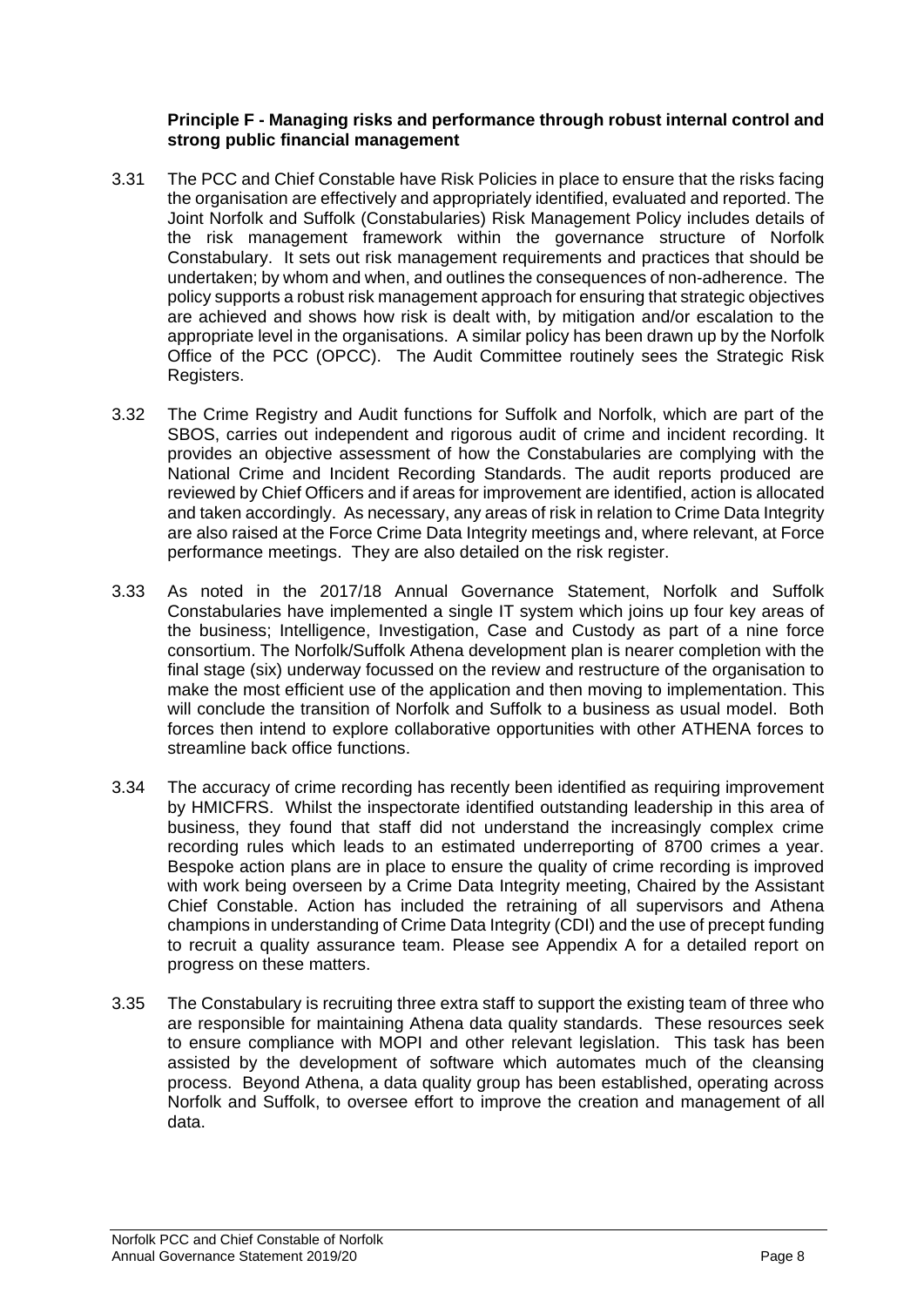- 3.36 Project Athena remains on the Constabulary Strategic Risk Register. There are strong governance mechanisms in place locally and regionally to manage and monitor Athena risks, issues, developments and changes. The Norfolk and Suffolk Athena Strategic Board oversees all issues and risks as well as monitoring general performance, development of the systems and the Athena change work. Relevant updates are presented to the Joint Organisational Board chaired by the Deputy Chief Constable and all strategic risks and issues also reported into the Joint Chief Officer Team meeting. Regionally the governance matrix extends through the Athena Management Organisation (hosted by Essex) to PCCs and Chief Constables though the Strategic Athena Management Boards.
- 3.37 Key areas of focus in relation to Athena have included:
	- achieving implementation of the application across all nine forces; thereby moving the focus to a service maintenance and development structure.
	- the delivery of refresher training to all supervisors and Athena champions; this including technical use of the system in conjunction with legislative updates and CDI compliance.
	- the management of system performance
	- the agreed plan to move all nine forces onto an automated update between Athena and Police National Computer (manual workarounds have been implemented whilst system developments are being designed and rolled out to permanently resolve the issues);
	- improving data quality (regular monthly audits are undertaken to identify any issues and ensure crime data integrity, reporting into Chief Officers); and
	- the replacement of the current management information system (MI) providing a stable ability to access, query and extract management information
	- establishing a road map of changes and improvements to the Athena application;
	- conclusion of the organisational review leading to a restructure implementation plan
	- transition from the Athena project to a business as usual structure.
- 3.38 Even with the additional flexibility available to the PCC for precept increases in 2019/20 and 2020/21; over the medium term, efficiencies will continue to be identified so that operational demand and cost pressures can be met. By the 31 March 2020 some £35m of annually recurring savings will have been found. Over the MTFP period to 2023/24 a further £1.8m has been identified. The financial envelope for 2021/22 will be affected by the Covid–19 pandemic and beyond will be determined by the Spending Review anticipated to be deferred to 2021. The additional 'flexibility' on precept for 2020/21, an increase of £10 per annum at Band D equivalent, will enable investment in improving key services for the communities of Norfolk. Reserves are forecast to reduce from £17.2m at 31 March 2020 to £14.8m, by 31 March 2024.

### **Principle G - Implementing good practices in transparency, reporting, and audit to deliver effective accountability**

- 3.39 The Commissioner has a statutory duty to produce and publish an Annual Report which details performance for the previous year against the objectives and performance measures set in the Annual Policing Plan. Financial performance against the revenue budget, capital programme and levels of reserves is reported regularly through the Police Accountability Forum. The Annual Report and financial performance papers are published on the OPCC website.
- 3.40 The OPCC has continued to receive an annual award for meeting its statutory requirements on openness and transparency. The OPCC Transparency Quality Mark is issued by CoPaCC.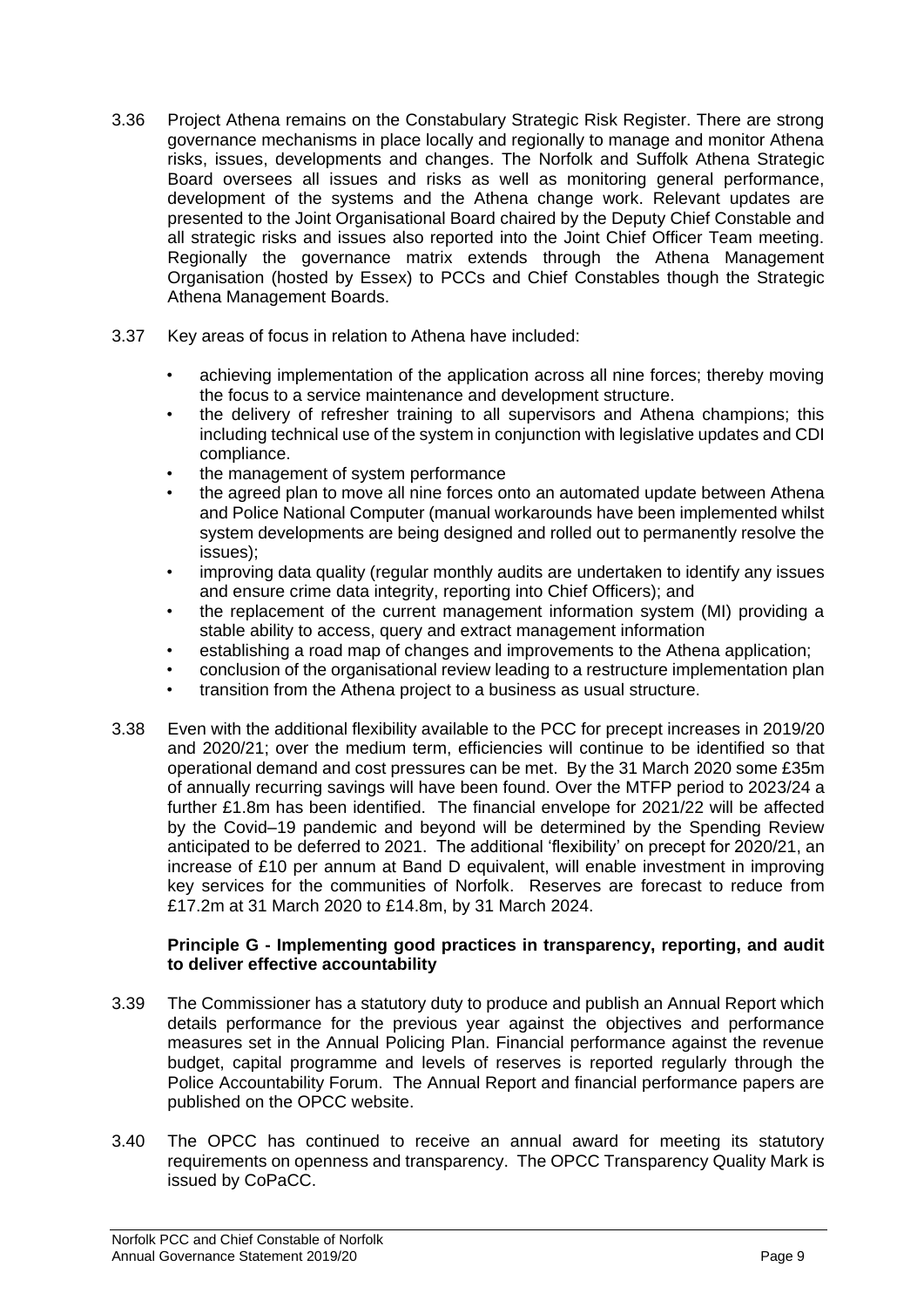3.41 The Audit Committee has overseen the full programme of internal and external audit activity. See paras 4.21 to 4.23.

### **4. Review of Effectiveness**

- 4.1 The PCC and Chief Constable have responsibility for conducting an annual review of the effectiveness of the governance framework, including the system of internal control.
- 4.2 This review of effectiveness is informed by
	- the work of executive managers within the Constabulary and the OPCC who have the responsibility for the development and maintenance of the governance environment,
	- the head of internal audit's annual report and
	- comments made by the external auditor and other review agencies and inspectorates.
- 4.3 A full report will be presented to the Audit Committee ahead of the sign off of the accounts. The groups and processes that have been involved in maintaining and reviewing the effectiveness of internal control include the following:

### **Corporate Governance Working Group**

4.4 This Group has been established to review the corporate governance framework and systems of internal control and to oversee the preparation of this Annual Governance Statement. The group comprises the Chief Executive of the PCC, the Director (Performance and Scrutiny) OPCC, the PCC's CFO, the Chief Constable's Assistant Chief Officer, the Head of Strategic Business and Operational Services and one coopted member of the Audit Committee. These officers are involved in the oversight of the governance framework and its processes and are in a position to review its effectiveness.

### **Internal Audit**

- 4.5 Internal audit (delivered under contract by TIAA from 1 April 2015) provides independent and objective assurances across the whole range of the PCC's and Constabulary's activities and regularly presents findings to the Audit Committee of the PCC and Chief Constable. TIAA has taken a managed audit approach in conjunction with external audit to ensure that all necessary areas of compliance are covered. The audit programme for the year was prepared and agreed with the PCC and Chief Constable following a risk based assessment. The managed audit approach has been developed successfully over past years, in agreement with external audit to bring further efficiency to audits. At each meeting of the Audit Committee the Head of Internal Audit also presents a 'Follow-Up' Report which sets out the numbers of implemented recommendations and those which remain outstanding. The contract with TIAA has been extended for a further 12 months to ensure stability until a new 7 Force procurement tender exercise can be undertaken.
- 4.6 The external auditor (Ernst and Young LLP), re-appointed by Public Sector Auditor Appointments in 2017) is able to place reliance on the work of internal audit.
- 4.7 Internal audit is required to give an overall opinion on the adequacy and effectiveness of the framework of the internal control and risk management environment.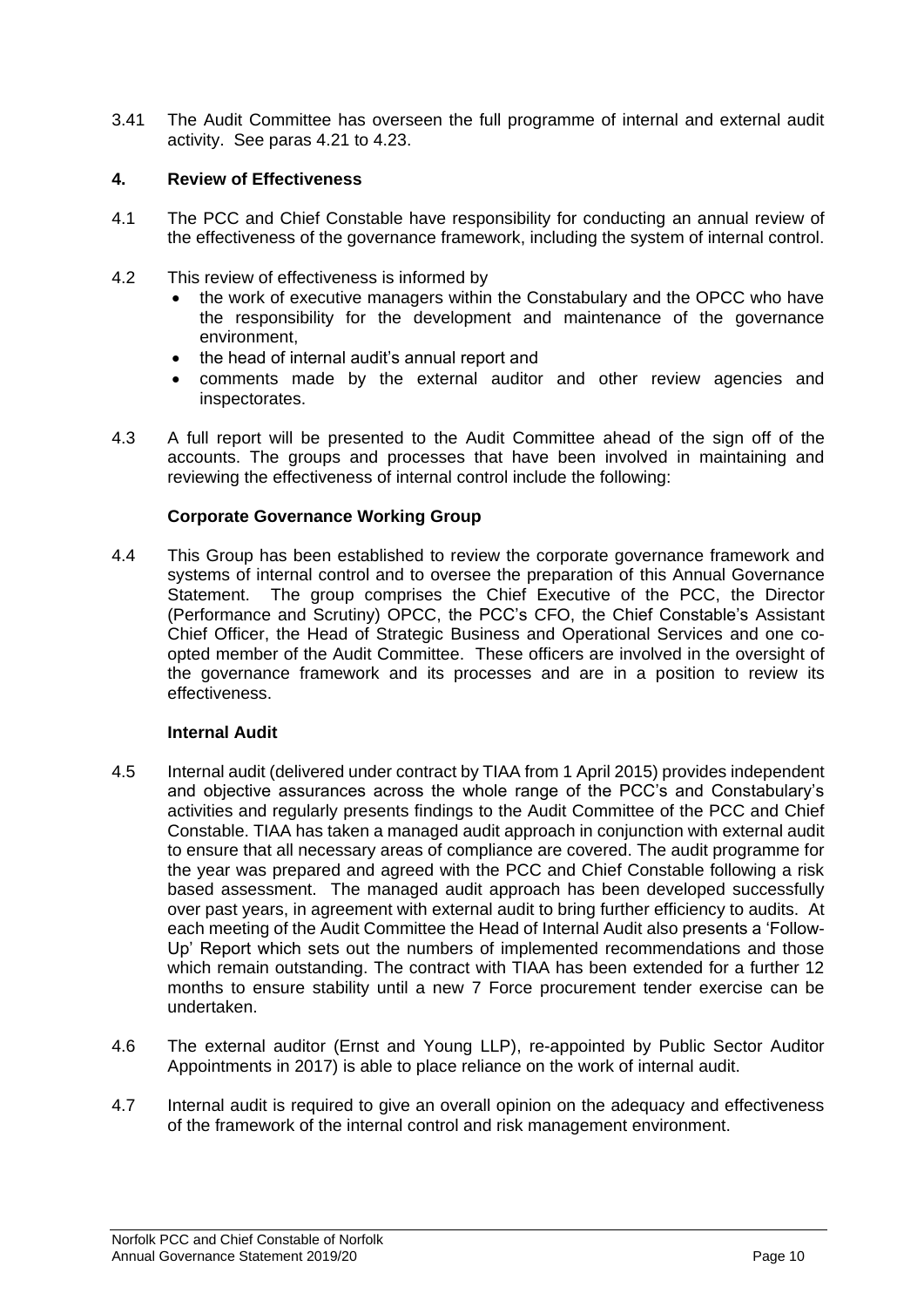4.8 The overall opinion for 2019/20 from the Head of Internal Audit was:

"TIAA is satisfied that, for the areas reviewed during the year, the Police and Crime Commissioners for Norfolk and Suffolk and Chief Constables of Norfolk and Suffolk Constabularies have reasonable and effective risk management, control and governance processes in place. Not having completed all of the planned work due to the global Covid -19 pandemic has not impacted on our overall assessment. This opinion is based solely on the matters that came to the attention of TIAA during the course of the internal audit reviews carried out during the year and is not an opinion on all elements of the risk management, control and governance processes or the ongoing financial viability or your ability to meet financial obligations which must be obtained by, the Police and Crime Commissioners for Norfolk and Suffolk and Chief Constables of Norfolk and Suffolk Constabularies from its various sources of assurance."

4.9 The Head of Internal Audit's Annual Report also includes the following statement:

Control weaknesses: There were three areas reviewed by internal audit where it was assessed that the effectiveness of some of the internal control arrangements provided 'limited' assurance. Recommendations were made to further strengthen the control environment in these areas and the management responses indicated that the recommendations had been accepted.

4.10 More information on the 'Limited Assurance' audits is set out in paragraphs 5.2 and 5.3.

# **External Audit and Other External Review Bodies**

- 4.11 External Audit provides a further source of assurance by reviewing the annual accounts and value for money assessment and reporting upon internal control processes and any other matters relevant to their statutory functions and codes of practice. An unqualified audit report was issued on the 2018/19 Statement of Accounts in July 2019 together with an unqualified value for money conclusion. The External Auditor's Annual Audit Letter was issued in August 2019 and it did not identify any matters to be addressed.
- 4.12 The Constabulary is subject to almost continuous review by Her Majesty's Inspector of Constabulary and Fire & Rescue Services (HMICFRS) (although these have been currently suspended as a result of Covid-19 from the date lockdown commenced), and there have been a number of thematic inspections carried out over the period. Reports relating to Norfolk can be found on the HMICFRS website: -

#### <https://www.justiceinspectorates.gov.uk/hmicfrs/?force=norfolk&type=publications>

- 4.13 As part of the yearly inspection programme the HMICFRS also undertook a PEEL inspection, the inspection framework has now evolved from previous years into an Integrated PEEL Assessment (IPA) which comprises of three elements:
	- 1. PEEL inspections
	- 2. Force Management Statements (FMS)
	- 3. Force Monitoring
- 4.14 With regard to PEEL inspections these are now amalgamated into one inspection and one report rather than twice per year. The latest PEEL inspection was published in May 2019 and the overarching question sets are set out below: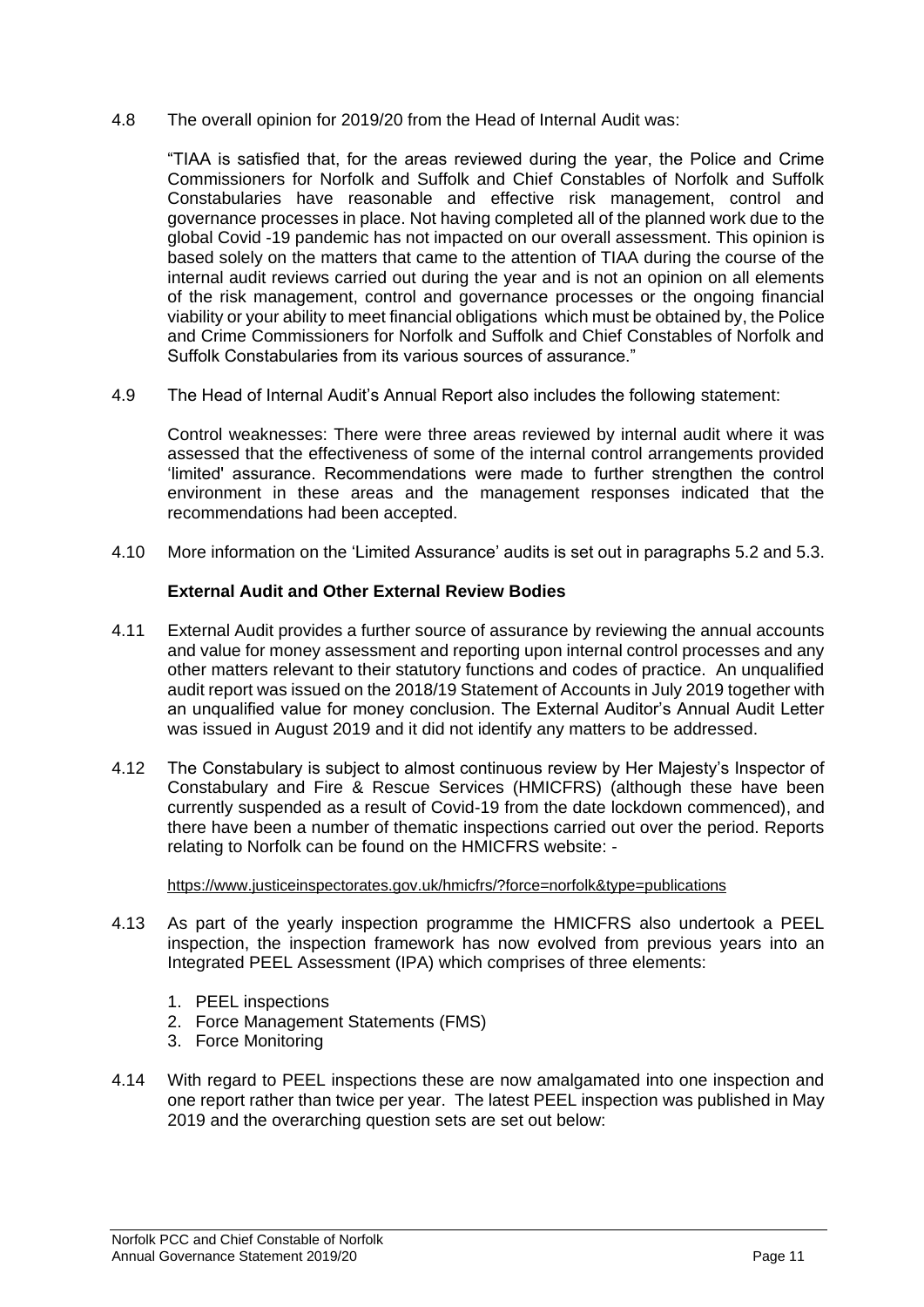- Effectiveness How effectively does the force reduce crime and keep people safe?
- Efficiency How efficiently does the force operate and how sustainable are its services to the public?
- Legitimacy How legitimately does the force treat the public and its workforce?
- 4.15 The force achieved 'Good' for Effectiveness, 'Outstanding' for Efficiency and 'Good' for Legitimacy. The force was congratulated on how it keeps people safe and reduces crime. HMICFRS also commended Norfolk Constabulary for the progress it has made over the period and was confident it was well-equipped for its strong performance to continue.
- 4.16 Force Management Statements are a self-assessment that Chief Constables prepare and give to HMICFRS each year. It is a statement and explanation of:
	- $\circ$  The demand the force expects to face in the next four years
	- o How the force will change and improve its workforce and other assets to cope with that demand
	- o How the force will improve its efficiency to make sure the gap between future demand and future capability is as small as it can reasonably be; and
	- o The money the force expects to have to do all this
- 4.17 HMICFRS are currently planning a pilot for a revised inspection framework and it is not anticipated that the force will be assessed using the current criteria. The force awaits further details on the revised approach to inspection.
- 4.18 Regarding data protection, data breaches continue to be reported to the relevant areas. Each one is investigated and appropriate action is taken to contain and manage the risk. The Deputy Chief Constables (Senior Information Risk Officers (SIRO)) are involved in the high-risk data breaches that are considered for referral to the Information Commissioners Office. Norfolk and Suffolk Constabularies made 5 referrals in 2019 (compared to 6 in 2018). None of these have resulted in formal action from the ICO, however procedure changes were implemented in light of 3 of these instances and the other two required us to ensure we were delivering extra data protection training to those involved in the breaches.
- 4.19 An internal audit has been scheduled in March 2020 for the OPCCN in the areas of Information Management and Information Security, the findings of this audit are expected to be available later in the new financial year as the audit has now been postponed due to the Covid 19 pandemic.

### **Police and Crime Panel**

4.20 The Police and Crime Panel provides checks and balances in relation to the performance of the PCC and scrutinises the PCC's exercise of his statutory functions. The Panel is independent of the PCC and consists of 3 county councillors, 7 district councillors and 2 independent co-opted members.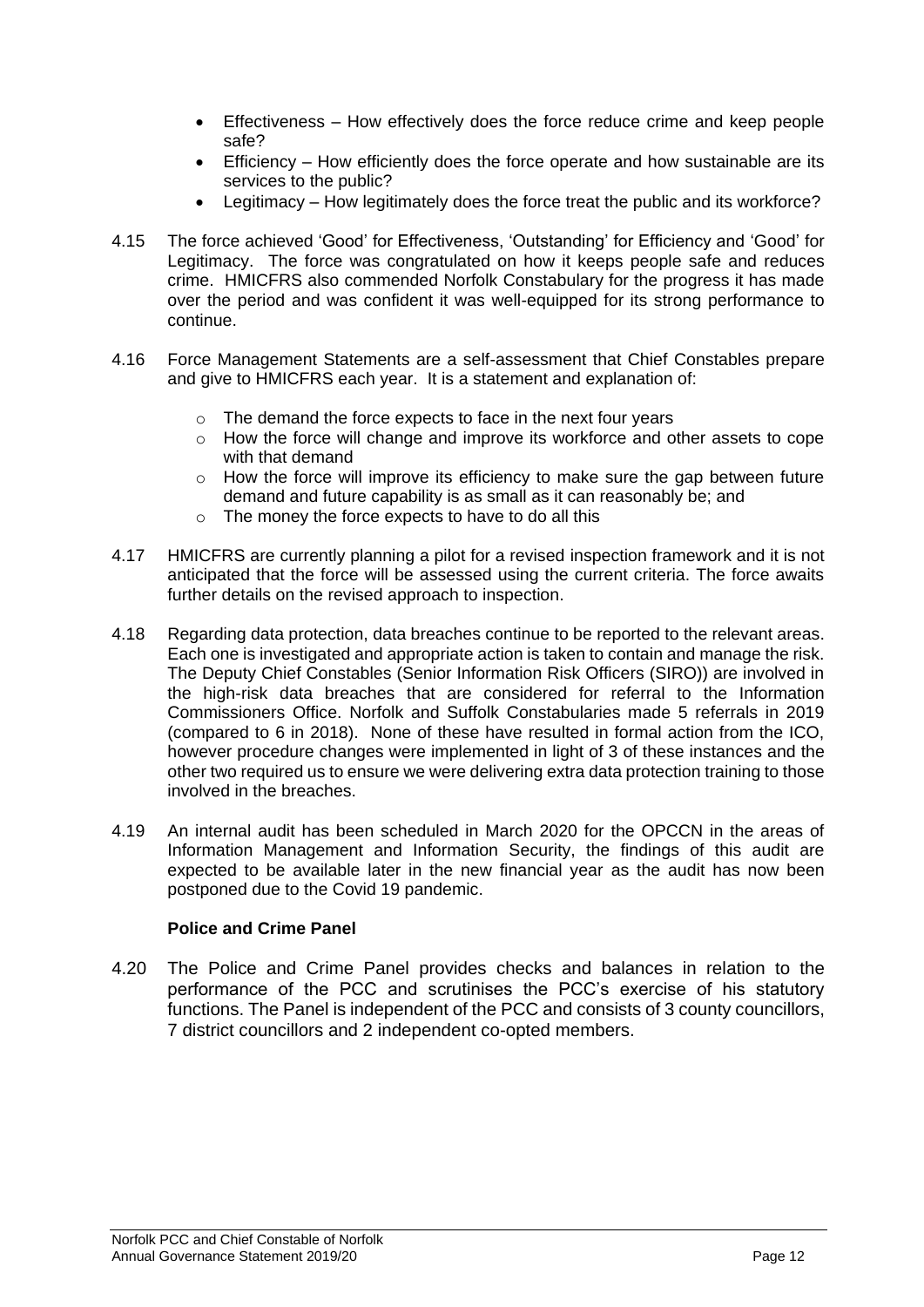## **Audit Committee**

- 4.21 The members of the Audit Committee are entirely independent people recruited for their scrutiny skills. They have no conflicts of interest and provide objective advice on audit and wider governance issues. The Committee provides advice, to the PCC and Chief Constable, on audit and governance issues and champions both audit and the embedding of risk management. Specifically, it receives and scrutinises the review of the system of internal control, and agrees and monitors any action plans resulting from those reviews. The Committee regularly reviews its own performance and prepares an annual report for submission to the PCC and Chief Constable.
- 4.22 In addition to this the Committee also examines and considers the draft Annual Governance Statement, and reviews the draft accounts of the PCC and Chief Constable to make recommendations in this respect. Also, it reviews the annual draft Treasury Management Strategy, monitors its application during the year and makes recommendations as appropriate.
- 4.23 Committee members have continued to receive briefings and training through the year.

### **5. Significant Governance Issues**

- 5.1 In 2018/19 there were two areas reviewed by internal audit where it was assessed that the effectiveness of some of the internal control arrangements provided 'limited assurance' (1. Allowances; 2. Duty Management System). The vast majority of the recommendations have been implemented, or there are mitigations in place, or some are subject to system and process changes in a longer time-frame (e.g. for DMS).
- 5.2 In 2019/20, three audits (of the 23 providing an overall assurance opinion) have received 'Limited Assurance':
	- Dog handling
	- Data protection
	- Allowances and expenses

In 2020/21 at the time of this report 3 reasonable assurances were received for 3 audits.

5.3 All recommendations in Internal Audit Reports are subject to follow up with a detailed report being presented to each meeting of the Audit Committee and to the Joint Constabularies Organisational Board (Delivery) that is chaired by the Deputy Chief Constable.

### **Impact of Covid 19**

5.4 Covid-19 has had a major impact on everyone's lives within the United Kingdom, as well as on every sector of the economy. In the build up to lockdown on 23 March, significant changes were made to the policing model in Norfolk. These arrangements were brought to an end at the end of July, and policing has reverted to a business as usual model (subject to policing operating with appropriate personal protective equipment (PPE) and social distancing). Clearly, the impact for policing was in the financial year 2020/21 rather than in the reporting period covered by the Statement of Accounts, but it remains appropriate to outline the impact up to the date of the conclusion of the audit and the publishing of the final draft.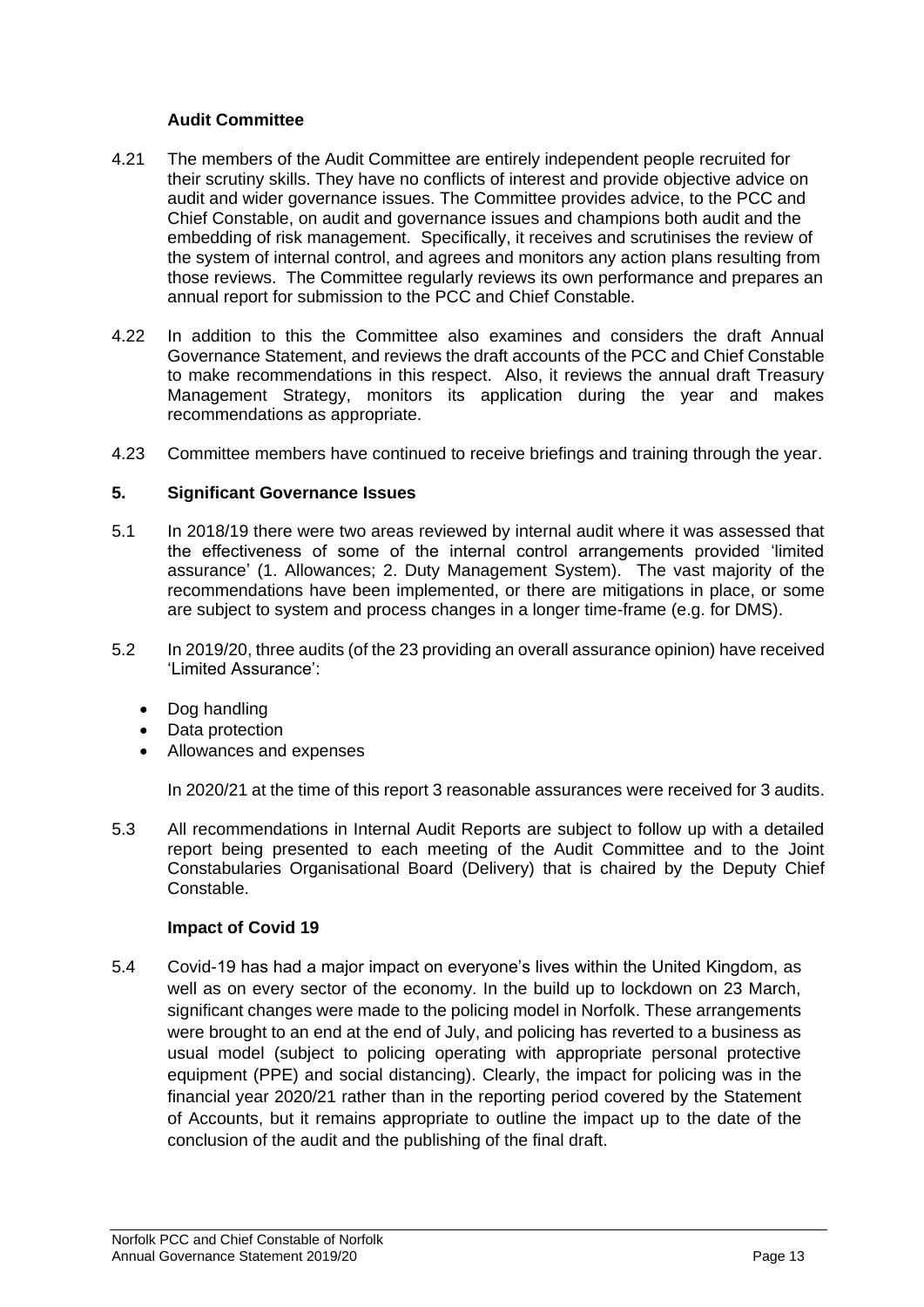- 5.5 The governance model for the initial response to Covid was maintained between March and the end of July, allowing the Chief Constable and his Chief Officers to continue to run the force and hold officers and staff to account through different meeting structures. This was done in conjunction with Suffolk Constabulary to allow appropriate governance arrangements to be delivered as close to normal as possible across the collaborated functions as well as in Norfolk only functions. In short, the Joint Chief Officer Team (JCOT), Joint Organisational Board, Joint Strategic Planning and Monitoring meetings all took place as planned. In addition, Norfolk Command Team met regularly with all meetings mentioned being held virtually via video enabled Skype for Business / Microsoft Teams. Since the end of July there has been a mixed approach with some attendance in physical meeting rooms, with other attendees working from home and attending virtually. This is likely to be a model that continues for an extended period of time to maintain social distancing and also as new ways of working are reviewed.
- 5.6 On top of this, the Constabulary established a specific command model to focus specifically on our response to the Covid 19 disease. This command structure was also set up in collaboration with Suffolk Constabulary and enabled a consistent approach to our activity both in each force and across the extensive collaborated services. This command structure operated a Gold-Silver-Bronze model with Gold Command operating across both forces, and a Silver Command nominated in each force. A Strategic Gold plan was written which was implemented by the Silvers at a tactical level. Each Silver designed a set of Silver principles that formed a plan which then governed the tactical response in each county.
- 5.7 The OPCCN established a strategic model to focus specifically on the response to the disease and ensured that the PCC could continue to maintain effective governance to fulfil the statutory role and support the wider sector through commissioning of services.

The strategy has been revised since March 2020 and confirms how the core functions of the Office of the Police and Crime Commissioner (OPCC) are able to be maintained and, in some cases, developed, to continue to perform effectively in a variety of situations. This has now been adopted as the new workstyle and will be under regular review to help support staff and deliver efficiently and effectively. The senior management team are in regular contact and the Chief Executive and other members of staff have appointments with the PCC by video enabled Skype/MS Teams on a consistent basis. Virtual governance practices have been put in place so that the PCC is still able to hold the Chief Constable to account as normal. The Police and Crime Panel also is able to meet virtually so still able to hold the PCC to account.

During this year and throughout the Coronavirus pandemic, the OPCCN has worked with statutory and non-statutory (third sector/charity) organisations to address the additional needs required for victims of crime and those organisations who are supporting them. It became very clear during this period that the delivery of services, including specialist services have had to be changed to incorporate a whole new operating model. To this end the OPCCN has proactively, sought, bid for and were successful with a variety of national funds to bring financial support to the county.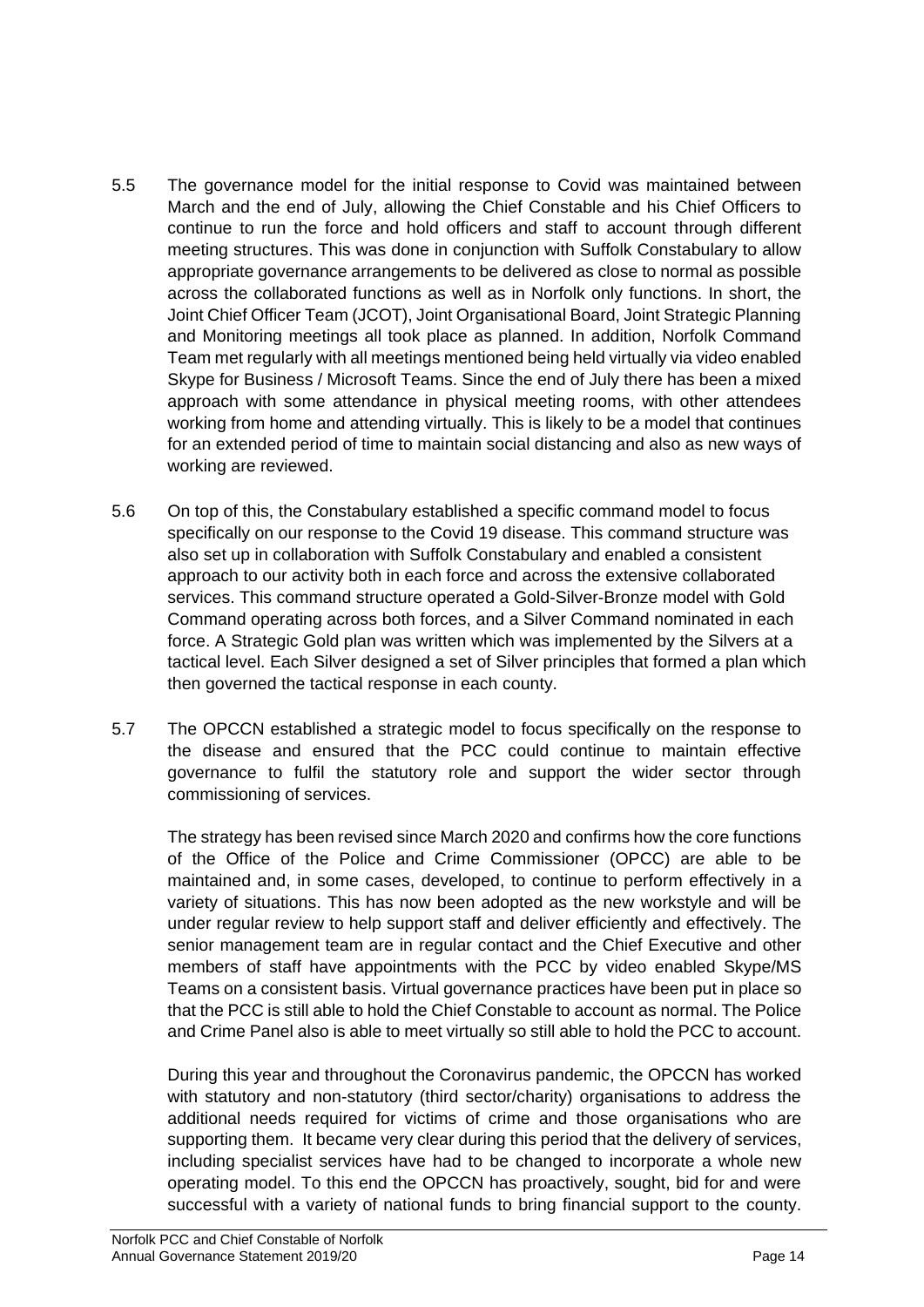This process is still ongoing with further funds being sought and applied for. In addition to victim funding, funding from the National Probation Service was secured to enhance our project to support prison leavers.

| <b>Fund</b>                                            | <b>District</b>  | Value    | <b>Service/Status</b>                                                                                              |
|--------------------------------------------------------|------------------|----------|--------------------------------------------------------------------------------------------------------------------|
| <b>Safer Streets</b><br>Fund                           | Norwich City     | £363,000 | Secured - To target harden the<br>most vulnerable wards against<br>acquisitive crime                               |
| Extraordinary<br>Fund                                  | All              | £250,000 | Secured - To support those<br>services delivery to victims of<br>domestic abuse and sexual<br>violence             |
| <b>Sexual Violence</b><br>Fund                         | All              | £178,000 | Secured - To support those with<br>protected characteristics who<br>have victim to serious sexual<br>offences/rape |
| National<br>Probation<br>Service                       | Great<br>Norwich | £35,000  | Secured - To support prison<br>leavers who continually revolve<br>around the Criminal Justice<br>System            |
| <b>TOTAL</b><br><b>SECURED</b>                         |                  | £826,000 |                                                                                                                    |
| Perpetrator Fund                                       | All              | £200,000 | Submission in process                                                                                              |
| <b>Child Sexual</b><br>Abuse<br>Transformation<br>Fund | All              | £136,500 | Awaiting decision                                                                                                  |
| <b>TOTAL</b><br><b>PENDING</b>                         |                  | £336,500 |                                                                                                                    |

# **Incident of Fraud**

5.8 There was one incident of fraud in respect of monies (less than £3k) seized during the course of an investigation. The monies were due to be returned, but the wrong bank details were provided by another party, and therefore the intended party did not receive the funds. The incident has been crimed and is under investigation.

### **Emergency Governance**

5.9 Treasury returns are negligible at the moment due to the impact on the economy because of the pandemic so any yield benefit of a varied portfolio would be marginal. However, the danger is that there is occasionally too much money in one organisation. The main reasons for increasing the counterparty limit in the short term is if there is a lack of available borrowers in the market, as there was at the year end and during the recent lockdown, and also if cash balances are unexpectedly high, i.e. short-term planning differences.

The occurrences of breaching a counterparty limit over the last 12 months for Nofolk are as follows;

| First day of breach      | 18.05.2020           |
|--------------------------|----------------------|
| Counterparty             | <b>Barclays Bank</b> |
| Maximum breached balance | £12.14m              |
| Period of breach         | 2 days               |
| First day of breach      | 20.07.2020           |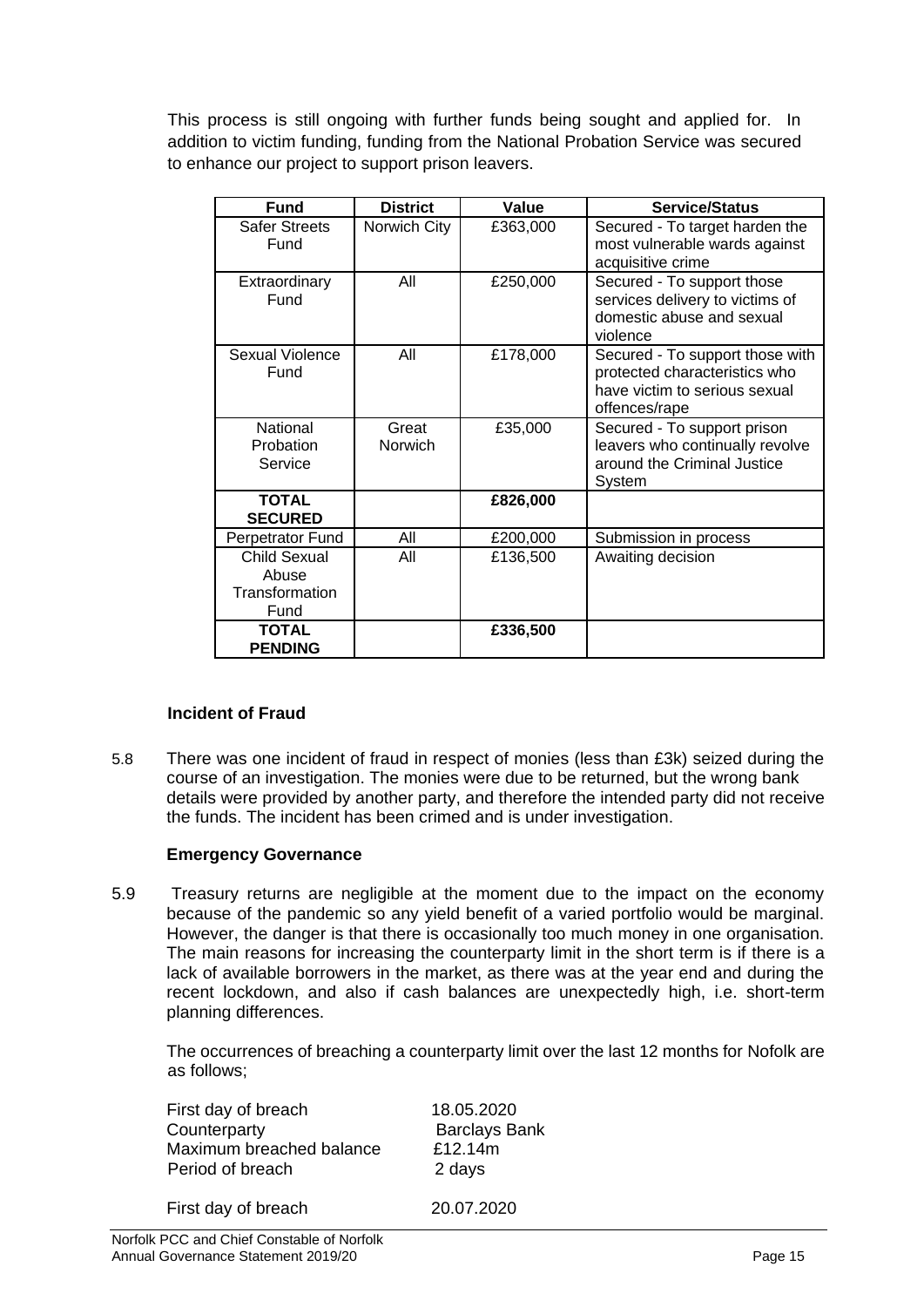| Counterparty             | <b>Barclays Bank</b> |
|--------------------------|----------------------|
| Maximum breached balance | £12.63m              |
| Period of breach         | 2 days               |

The control in place over this period ensured that the relevant authorisations were sought and in place before the breach occurred. Audit committee were also informed.

### **6. Conclusion and Assurance Summary**

- 6.1 This report has highlighted the issues which have been identified during the year and which are being addressed.
- 6.2 The Corporate Governance Working Group has concluded that the governance arrangements are fit for purpose in accordance with the governance framework.
- 6.3 Finally, we are satisfied that this report is an accurate commentary on the governance arrangements in place in the Constabulary and the OPCC and of their effectiveness during this period. However, this report may be adjusted to take account of the further impact of Covid -19.